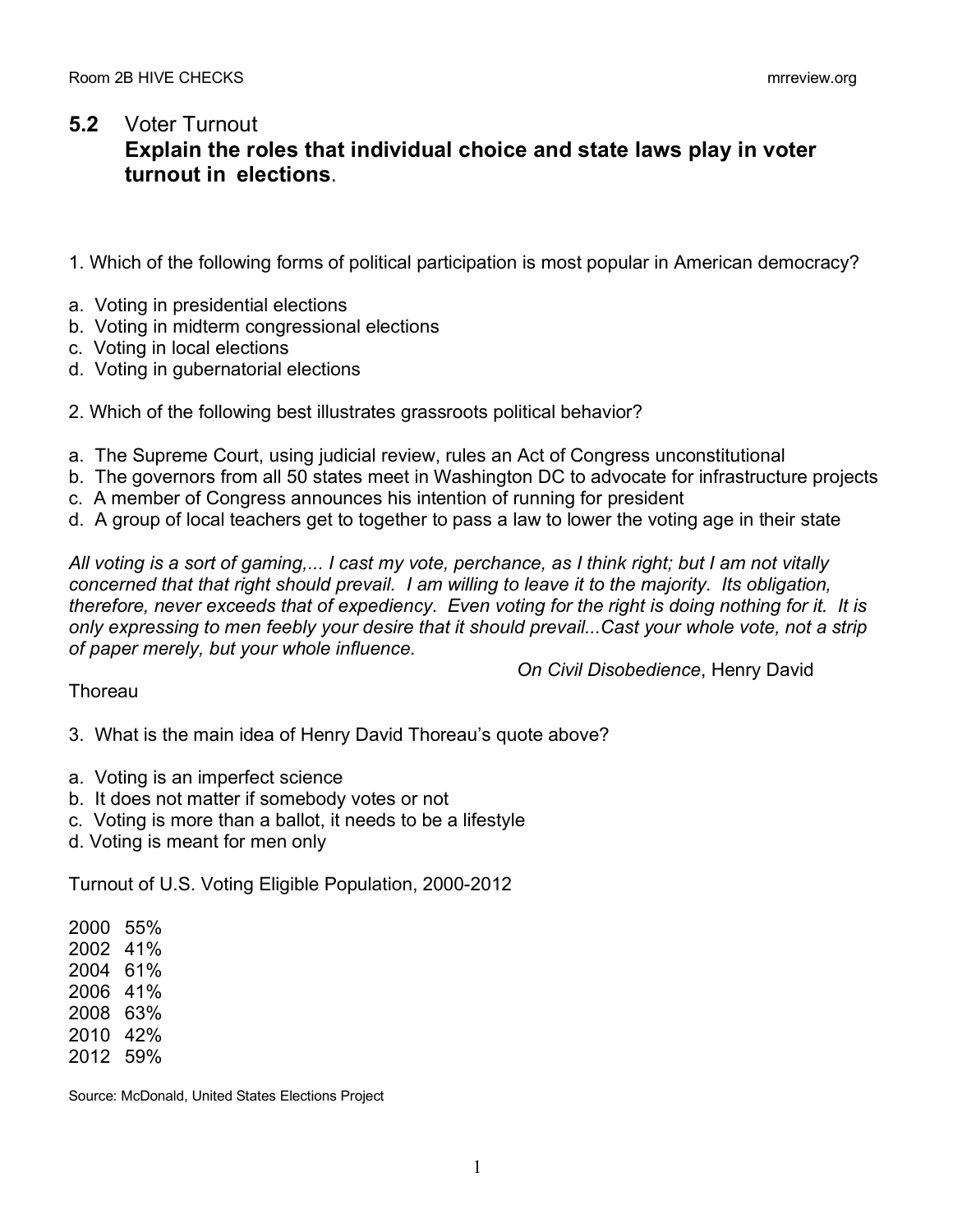- 4. What conclusion can be drawn from the voting data above?
- a. Voting around the world is more popular than in the U.S.
- b. Voting rates are relatively high in the U.S.
- c. Presidential elections elicit a higher voter turnout
- d. Congressional elections draw high turnout rates

5. All of the following demographic characteristics would describe the typical voter EXCEPT

- a. White
- b. Older
- c. College-educated
- d. Non-religious (Secular)

6. Not everyone who wants to vote can. Some of us can be labeled "cannot voters." There are a number of institutional obstacles that prevent certain citizens from voting. All of the following are examples of these institutional obstacles EXCEPT

- a. Lack of absentee provisions
- b. Citizenship requirements
- c. Strict registration requirements
- d. Prohibition against convicted felons
- 7. All of the following could be classified as "do not voters" EXCEPT
- a. Members of minority groups
- b. High school dropouts
- c. Young people
- d. Retired professionals
- 8. A Democrat would most likely say
- a. "Make voting easier"
- b. "Only the educated should be allowed to vote"
- c. "Voting is for old people"
- d. "Requiring voter ID is the right thing to do"
- 9. A Republican would most likely say
- a. "Make voting easier"
- b. "Only the educated should be allowed to vote"
- c. "Voting is for old people"
- d. "Requiring voter ID is the right thing to do"

10. The Motor Voter Bill (1993) required all states to offer opportunities to register to vote when renewing your driver's license. In effect it made registration easier. Who was most likely to have advocated for this?

- 
- a. Democrats c. Libertarians
- b. Republicans and d. Independents